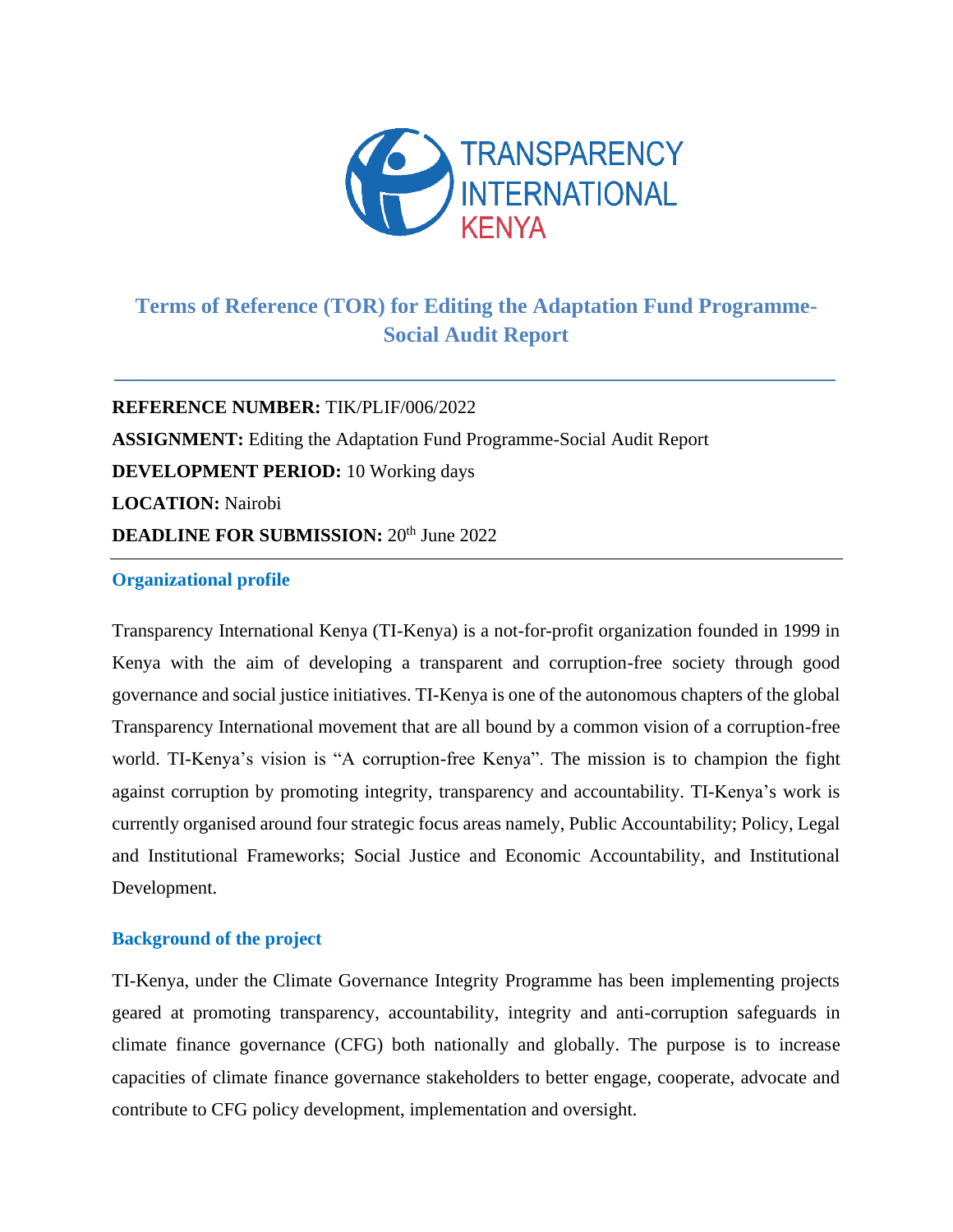### **Purpose of the Assignment**

Transparency International Kenya was granted observer status in the program steering committee of the Adaptation fund programme in July 2016. As the Adaptation Fund Programme comes to an end, TI-Kenya, under the Climate Governance Integrity Programme, commissioned a participatory assessment of the programme. The assessment entailed a Social Audit aimed at getting the beneficiaries' perspectives on the project planning, implementation, and effectiveness. TI-Kenya is therefore inviting proposals from qualified consultants to edit the completed report

### **Scope of Consultancy**

The Terms of Reference are as below:

- 1. To standardize and harmonize the report for internal consistency of presentations and facts.
- 2. To edit the report for grammar, spelling, and punctuation.
- 3. To ensure the final product is in the specified format(s) and consists of all relevant section for online and hard copy publications.
- 4. To ensure the final report conforms with the writing standards and norms of TI-Kenya as provided by TI-Kenya staff.
- 5. Any other related duties reasonably allocated by the relevant TI-Kenya staff in the furtherance of the assignment.

## **Timelines**

- Timeline and work plan should be submitted within 5 days after the award.
- The edited report should be delivered to TI-Kenya no later than on the agreed date.

**DURATION:** The Assignment is expected to take **10 working days**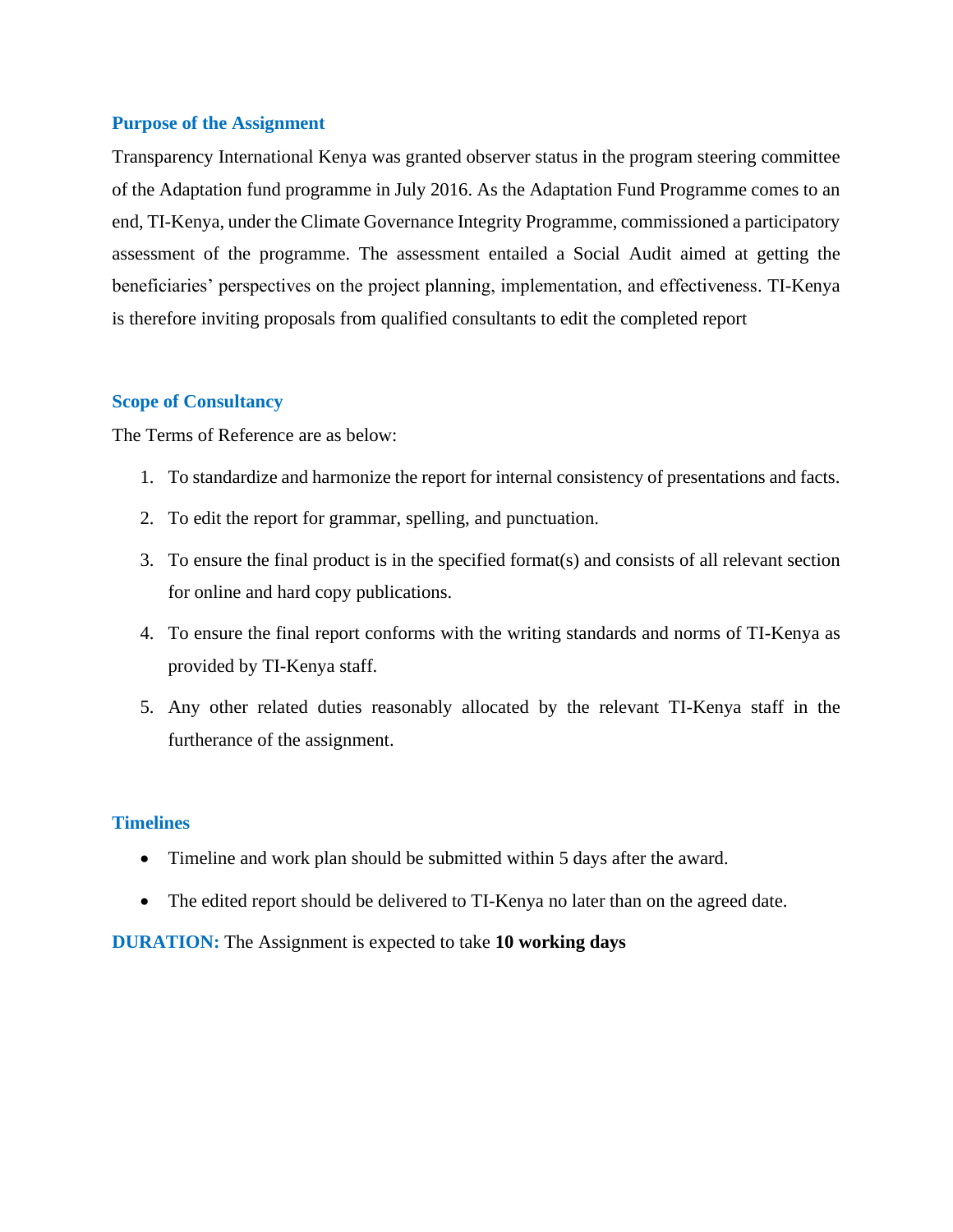# **Desired Qualifications**

Individuals or firms, should possess the following minimum qualifications:

- 1. At least a bachelor's degree in Communication, or any other relevant degree. An advanced degree in any of the above fields will be an added advantage.
- 2. Proven experience in conducting editorial review of environmental/climate change reports.
- 3. In-depth understanding and knowledge of Kenya's climate change concerns. Understanding and Knowledge of Kisumu County is an added advantage.
- 4. Record of previous relevant work.

# **NB: The report has 56 pages.**

# **Submission of Bids**

Qualified candidates are requested to submit the following:

- 1. A single document of not more than 10 pages as an attachment covering both technical, including a methodology and financial aspects.
- 2. Copy of CV indicating work experience relevant to the consultancy.
- 3. At least 2 reference letters from past clients.

# **Only shortlisted firm or candidate/s will be contacted.**

The deadline for submission of expressions of interest is COB on 20<sup>th</sup> June 2022. Applications should be sent by **email** to **[procurement@tikenya.org.](mailto:procurement@tikenya.org)** Please indicate "**TIK/PLIF/006/2022- Editor-Adaptation Report**" in the subject line of your email application.